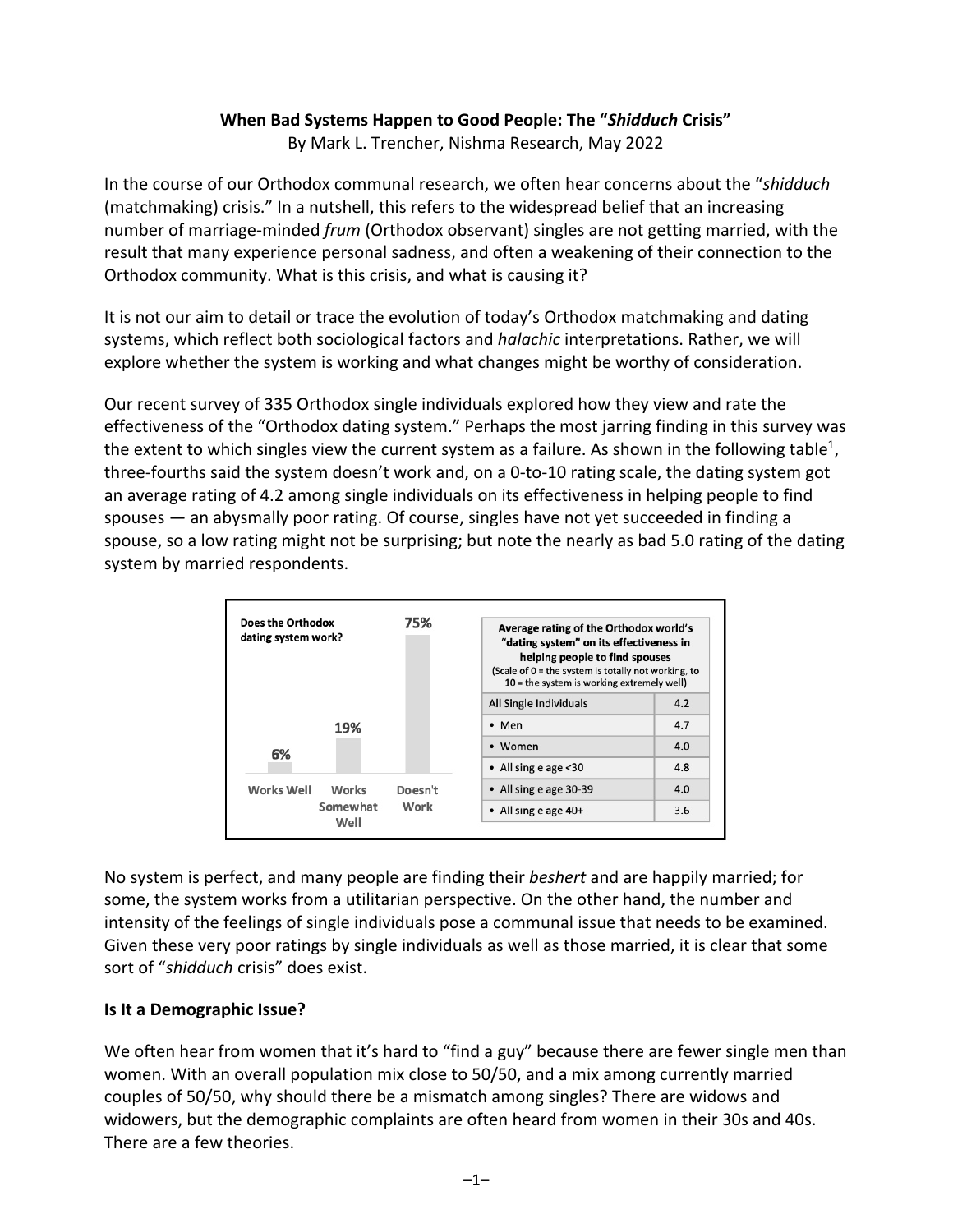One theory is that more men leave the community ("go off the *derech*"). While there are no data to support (or refute) this, anecdotes suggest it might have some — but probably not large impact. Another theory is that there are more women *baalei teshuva* (who became Orthodox as adults). Again, there is no solid evidence, and our 2019 survey of about 1,800 Modern Orthodox Jews found no significant gender difference in the incidence of *baalei teshuva*.

A more complicated theory points to a combination of the community's large growth rate and the age gap between men and women.<sup>2</sup> The mathematics behind makes some sense as a possible contributing factor in the *haredi* world – but not so much among Modern Orthodox.

### **Is the Issue More "Quality" Than Quantity?**

As the findings seem to point beyond the numbers, it behooves us to examine other potential factors. In discussions with women, it became clear that the complaints are not strictly numeric but relate to the quality of potential dating partners.

I recently spoke with David Katzoff, a volunteer matchmaker (*shadchan*) who has been active in assisting the Modern Orthodox singles community for the past 25 years. He shared a few observations, based on his many interactions with singles and other *Shadchanim*. While Katzoff does believe that more men are "going off the *derech*" and there are more women *baalei teshuva*, he sees the larger problem as the fact that "there are simply not enough Jewish single men to go around who fit the qualities of what most Jewish single women are seeking in a spouse." He continues, "there are many more men than women who are either very socially challenged, don't have a firm career path, enjoy being single, or have a fear of commitment." Additionally, he notes that there are "many more single men than women who will reject most suggested dating ideas to them based on the other's physical appearance."

I also raised the issue with an educator/therapist who has worked with hundreds of young adults over the past two decades. He is reluctant to generally place "blame" on men, noting that both men and women come in all levels of maturity and readiness for marriage. There may well be roles for educational and community institutions to get both young men and women more ready for marriage. However, he expressed more concern with "an excessive level of pickiness" due to the evaluation of potential mates based on a large list of factors outside of personal interaction.

# **Is the** *Shidduch* **System Promoting Excessive Pickiness?**

Our survey provides data to help us explore this issue. As shown in the graph below,<sup>3</sup> out of a list of 27 criteria that people might look for in a dating partner / potential spouse, more than half of the respondents listed 17 of the criteria as either "absolute must haves" or "pretty important." Furthermore, eight criteria were cited as "absolutely must haves" by 40% or more.

We found some differences between what men look for and what women look for. Men more often look for physical appearance (67% view it as a "must have" or pretty important. Compared to 51% among women). This is consistent with previous research<sup>4</sup> on male vs. female dating preferences. Attributes valued more by women are personality-based: women more often look for someone who is generous, respectful, humble, and not bossy.<sup>5</sup>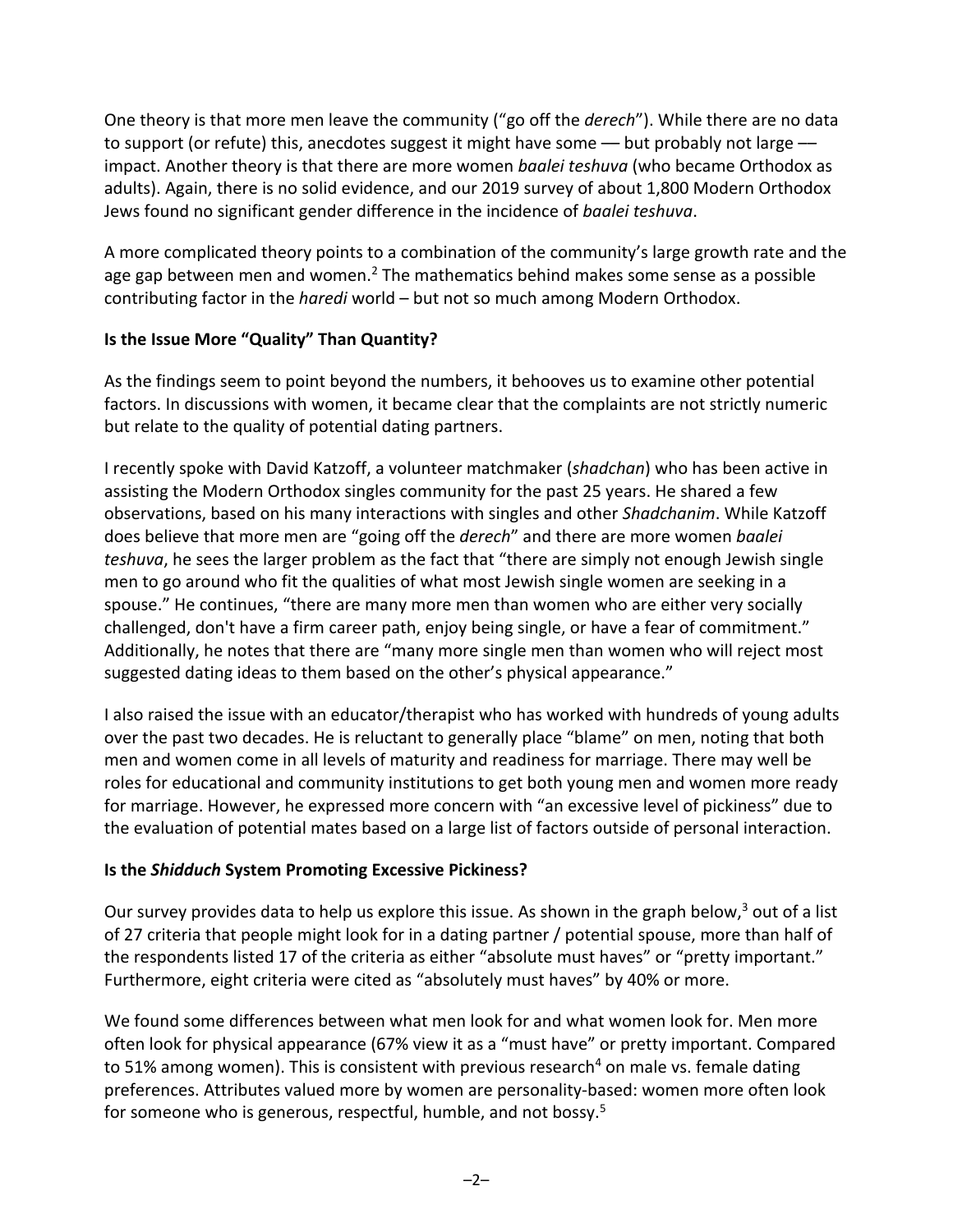

What is striking about these findings is that both men and women are pretty selective, and perhaps too much so. **On average, women denoted 8.4 attributes as "absolutely must have" and men denoted 6.5 attributes.** Sure, there are people who clearly have many of the desired attributes but, on the other hand, might too many people be setting the bar too high?

# **Shifting From Resumes and Investigations to Actual Face-to-Face Encounters**

In our socially connected, information age, it becomes too easy to gather "disqualifying" information — often unreliable, unfairly judgmental, or nonsensical. Our dating processes seem to be reducing people to simple attribute checklists (e.g., "shidduch resumes" that are widely used, typically contain lengthy lists of references), often without personal interaction. All of this creates much angst as well as missed opportunities to meet people, thus exacerbating the issue.

When we combine unrealistic expectations, with a flood of questionable judgmental information, the unsatisfactory success rate is understandable. The good news is that research<sup>6</sup> shows that even brief personal interactions modify perceptions. After a face-to-face meeting, the "checklist" of expectations often becomes more realistic.

#### **Some Conclusions**

The kehillah is telling us that there are benefits to the current system — many people are indeed finding their mates — but there are too many negatives. The system could potentially be doing much harm, sociologically and emotionally. We offer two recommendations:

(1) First, given the survey verbatim responses and other feedback suggesting that too many young people are not ready to move toward marriage (facing social challenges, fear of commitment and direction, etc.), there may be a role for our high schools, Jewish colleges, and shuls, as well as individual Orthodox leaders to play. The objective should be to create programs